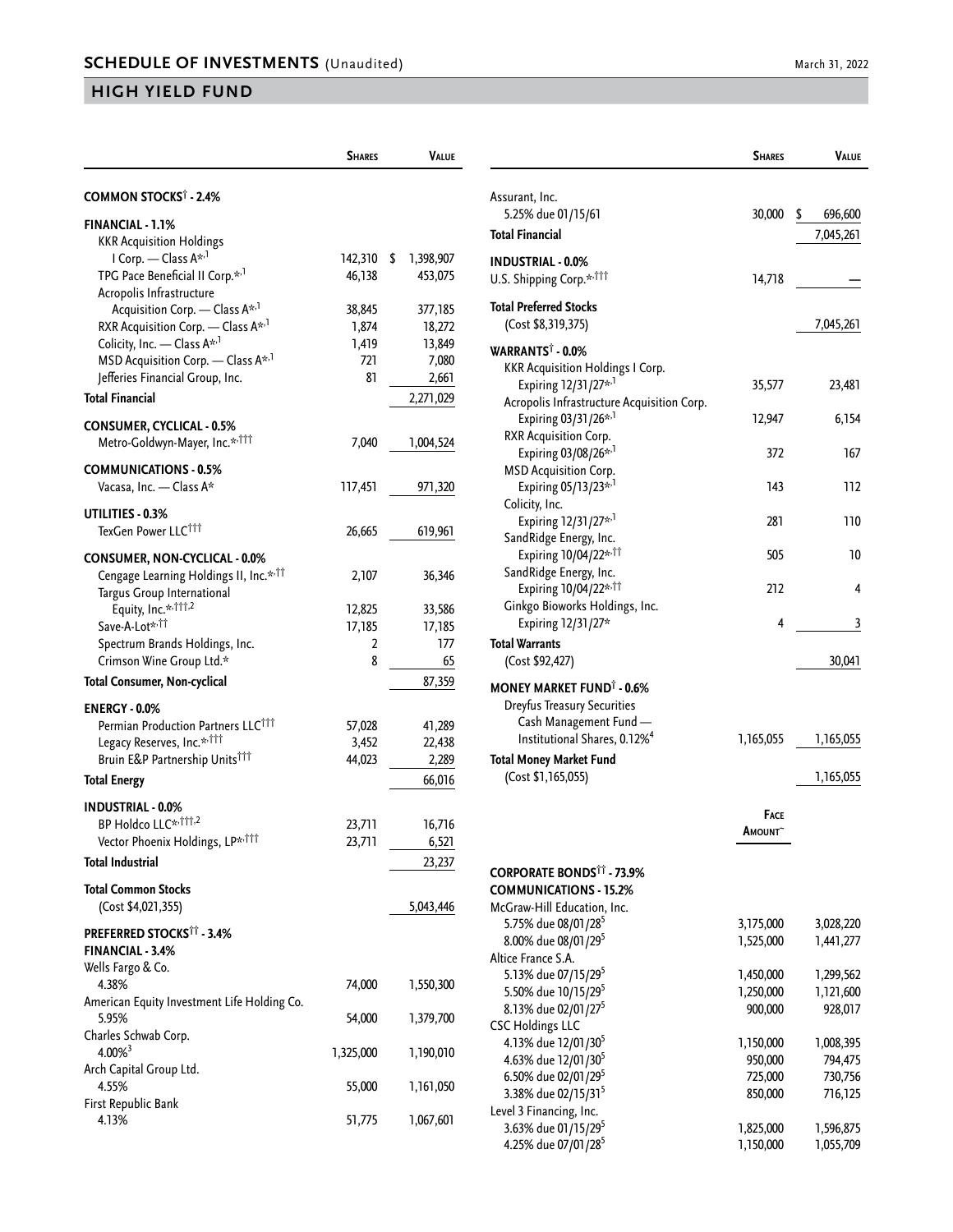|                                                                | Face               |                    |
|----------------------------------------------------------------|--------------------|--------------------|
|                                                                | <b>AMOUNT</b>      | VALUE              |
|                                                                |                    |                    |
| CCO Holdings LLC / CCO                                         |                    |                    |
| Holdings Capital Corp.                                         |                    |                    |
| 4.50% due 05/01/32                                             | 1,950,000          | \$<br>1,783,665    |
| 4.25% due 01/15/34 <sup>5</sup>                                | 975,000            | 846,783            |
| VZ Secured Financing BV                                        |                    |                    |
| 5.00% due 01/15/32 <sup>5</sup>                                | 2,175,000          | 2,033,625          |
| Vmed O2 UK Financing I plc                                     |                    |                    |
| 4.25% due 01/31/31 <sup>5</sup>                                | 1,125,000          | 1,028,948          |
| 4.75% due 07/15/31 <sup>5</sup>                                | 850,000            | 801,125            |
| Virgin Media Secured Finance plc                               |                    |                    |
| 4.50% due 08/15/30 <sup>5</sup>                                | 1,875,000          | 1,748,438          |
| Cengage Learning, Inc.                                         |                    |                    |
| 9.50% due 06/15/24 <sup>5</sup>                                | 1,739,000          | 1,734,652          |
| <b>LCPR Senior Secured Financing DAC</b>                       |                    |                    |
| 6.75% due 10/15/27 <sup>5</sup>                                | 1,417,000          | 1,455,684          |
| Telenet Finance Luxembourg Notes SARL                          |                    |                    |
| 5.50% due 03/01/28                                             | 1,400,000          | 1,351,000          |
| <b>UPC Broadband Finco BV</b>                                  |                    |                    |
| 4.88% due 07/15/31 <sup>5</sup>                                | 1,200,000          | 1,126,644          |
| Houghton Mifflin Harcourt Publishers, Inc.                     |                    |                    |
| 9.00% due 02/15/25 <sup>5</sup>                                | 1,000,000          | 1,045,000          |
| AMC Networks, Inc.                                             |                    |                    |
| 4.25% due 02/15/29                                             | 1,075,000          | 1,003,185          |
| Sirius XM Radio, Inc.                                          |                    |                    |
| 4.13% due 07/01/30 <sup>5</sup>                                | 800,000            | 748,936            |
| Match Group Holdings II LLC                                    |                    |                    |
| 4.63% due 06/01/28 <sup>5</sup>                                | 600,000            | 581,250            |
| TripAdvisor, Inc.                                              |                    |                    |
| 7.00% due 07/15/25 <sup>5</sup>                                | 275,000            | 284,061            |
| Zayo Group Holdings, Inc.                                      |                    |                    |
| 4.00% due 03/01/27 <sup>5</sup>                                | 300,000            | 276,068            |
| <b>Total Communications</b>                                    |                    | 31,570,075         |
| CONSUMER, NON-CYCLICAL - 13.2%                                 |                    |                    |
| Rent-A-Center, Inc.                                            |                    |                    |
| 6.38% due 02/15/295,6                                          | 3,331,000          | 3,047,865          |
| CPI CG, Inc.                                                   |                    |                    |
| 8.63% due 03/15/26 <sup>5</sup>                                | 2,572,000          | 2,503,276          |
| Sabre GLBL, Inc.                                               |                    |                    |
| 7.38% due 09/01/25 <sup>5</sup>                                | 1,450,000          | 1,514,134          |
| 9.25% due 04/15/25 <sup>5</sup>                                | 600,000            | 665,181            |
| BCP V Modular Services Finance II plc                          |                    |                    |
| 4.75% due 10/30/28 <sup>5</sup>                                | EUR 1,900,000      | 2,011,944          |
| Bausch Health Companies, Inc.                                  |                    |                    |
| 4.88% due 06/01/28 <sup>5</sup>                                | 2,100,000          | 2,010,750          |
| Nielsen Finance LLC / Nielsen Finance Co.                      |                    |                    |
| 5.88% due 10/01/30 <sup>5</sup>                                | 1,000,000          | 1,002,500          |
| 4.75% due 07/15/31 <sup>5</sup>                                | 950,000            | 948,813            |
| Sotheby's/Bidfair Holdings, Inc.                               |                    |                    |
| 5.88% due 06/01/29 <sup>5</sup>                                | 1,550,000          | 1,499,625          |
| <b>Prime Security Services Borrower</b>                        |                    |                    |
| LLC / Prime Finance, Inc.                                      |                    |                    |
| 3.38% due 08/31/27 <sup>5</sup>                                |                    |                    |
|                                                                | 1,325,000          | 1,212,229          |
| Kronos Acquisition Holdings, Inc.                              |                    |                    |
| / KIK Custom Products, Inc.<br>7.00% due 12/31/27 <sup>5</sup> |                    |                    |
| 5.00% due 12/31/26 <sup>5</sup>                                | 961,000<br>350,000 | 812,045<br>322,875 |
|                                                                |                    |                    |

|                                                                              | <b>FACE</b><br><b>A</b> MOUNT | VALUE              |
|------------------------------------------------------------------------------|-------------------------------|--------------------|
|                                                                              |                               |                    |
| Par Pharmaceutical, Inc.<br>7.50% due 04/01/27 <sup>5</sup>                  | 1,210,000                     | -\$<br>1,129,112   |
| DaVita, Inc.<br>3.75% due 02/15/31 <sup>5</sup>                              | 1,225,000                     | 1,071,875          |
| KeHE Distributors LLC / KeHE Finance Corp.                                   |                               |                    |
| 8.63% due 10/15/26 <sup>5</sup><br>ADT Security Corp.                        | 956,000                       | 1,013,360          |
| 4.13% due 08/01/29 <sup>5</sup><br>Endo Luxembourg Finance Company           | 1,050,000                     | 975,187            |
| I SARL / Endo US, Inc.<br>6.13% due 04/01/29 <sup>5</sup>                    | 950,000                       | 866,875            |
| Post Holdings, Inc.                                                          |                               |                    |
| 4.50% due 09/15/31 <sup>5</sup><br>Legends Hospitality Holding Company       | 975,000                       | 863,840            |
| LLC / Legends Hospitality Co-Issuer, Inc.<br>5.00% due 02/01/26 <sup>5</sup> | 850,000                       | 816,000            |
| Mozart Debt Merger Sub, Inc.<br>5.25% due 10/01/29 <sup>5</sup>              | 850,000                       | 790,220            |
| Sotheby's<br>7.38% due 10/15/27 <sup>5</sup>                                 | 700,000                       | 716,863            |
| WW International, Inc.<br>4.50% due 04/15/29 <sup>5</sup>                    | 825,000                       | 668,027            |
| Nathan's Famous, Inc.<br>6.63% due 11/01/25 <sup>5</sup>                     | 534,000                       | 531,330            |
| Lamb Weston Holdings, Inc.<br>4.13% due 01/31/30 <sup>5</sup>                | 425,000                       | 396,880            |
| Endo Dac / Endo Finance<br>LLC / Endo Finco, Inc.                            |                               |                    |
| 9.50% due 07/31/275,6                                                        | 171,000                       | 150,052            |
| Total Consumer, Non-cyclical                                                 |                               | 27,540,858         |
| FINANCIAL - 12.7%<br>NFP Corp.                                               |                               |                    |
| 6.88% due 08/15/28 <sup>5</sup>                                              | 3,750,000                     | 3,581,250          |
| Iron Mountain, Inc.                                                          |                               |                    |
| 5.63% due 07/15/32 <sup>5</sup>                                              | 1,275,000                     | 1,256,232          |
| 4.88% due 09/15/27 <sup>5</sup>                                              | 950,000                       | 939,313            |
| 4.88% due 09/15/29 <sup>5</sup>                                              | 530,000                       | 504,491            |
| 5.25% due 07/15/30 <sup>5</sup>                                              | 475,000                       | 465,500            |
| Hunt Companies, Inc.<br>5.25% due 04/15/29 <sup>5</sup>                      | 3,150,000                     | 3,000,847          |
| United Wholesale Mortgage LLC                                                |                               |                    |
| 5.50% due 04/15/29 <sup>5</sup>                                              | 1,475,000                     | 1,314,254          |
| 5.75% due 06/15/27 <sup>5</sup><br>Jefferies Finance LLC / JFIN              | 1,300,000                     | 1,206,342          |
| Company-Issuer Corp.                                                         |                               |                    |
| 5.00% due 08/15/28 <sup>5</sup>                                              | 2,400,000                     | 2,297,952          |
| OneMain Finance Corp.<br>3.88% due 09/15/28                                  | 1,225,000                     | 1,107,081          |
| 4.00% due 09/15/30                                                           | 750,000                       | 661,875            |
| HUB International Ltd.                                                       |                               |                    |
| 5.63% due 12/01/29 <sup>5</sup><br>7.00% due 05/01/26 <sup>5</sup>           | 1,000,000<br>575,000          | 955,000<br>581,644 |
| Pershing Square Holdings Ltd.<br>3.25% due 10/01/31                          | 1,300,000                     | 1,172,600          |
| Home Point Capital, Inc.<br>5.00% due 02/01/26 <sup>5</sup>                  | 1,325,000                     | 1,085,586          |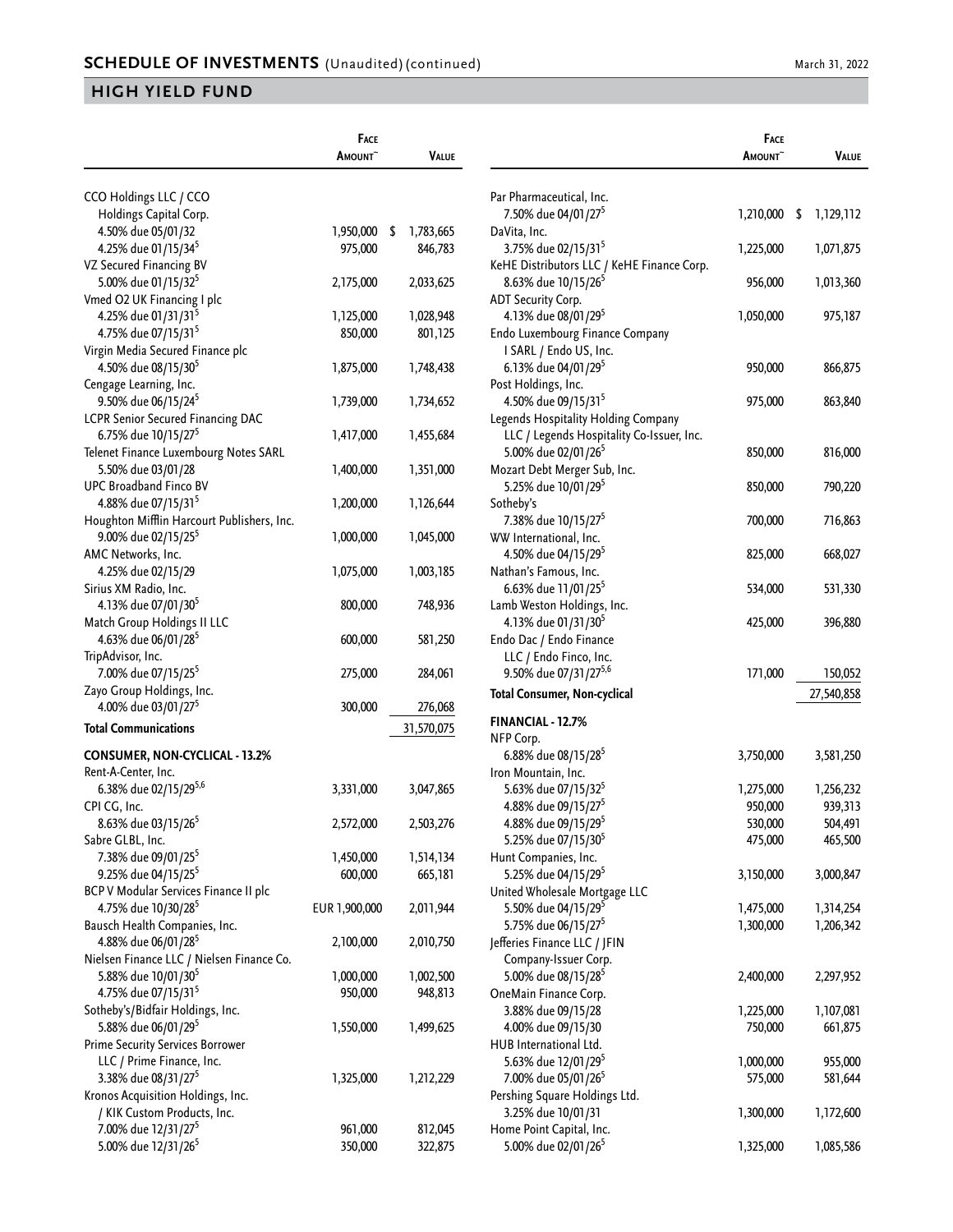|                                          | <b>FACE</b>        |                    |
|------------------------------------------|--------------------|--------------------|
|                                          | <b>A</b> MOUNT~    | VALUE              |
|                                          |                    |                    |
| Iron Mountain Information                |                    |                    |
| Management Services, Inc.                |                    |                    |
| 5.00% due 07/15/32 <sup>5</sup>          | 1,000,000          | \$<br>937,500      |
| SLM Corp.<br>3.13% due 11/02/26          | 900,000            | 834,750            |
| Starwood Property Trust, Inc.            |                    |                    |
| 3.75% due 12/31/24 <sup>5</sup>          | 425,000            | 412,250            |
| 4.38% due 01/15/27 <sup>5</sup>          | 425,000            | 412,250            |
| USI, Inc.                                |                    |                    |
| 6.88% due 05/01/25 <sup>5</sup>          | 775,000            | 777,565            |
| Rocket Mortgage LLC / Rocket             |                    |                    |
| Mortgage Company-Issuer, Inc.            |                    |                    |
| 3.88% due 03/01/31 <sup>5</sup>          | 725,000            | 656,125            |
| Wilton Re Finance LLC                    |                    |                    |
| 5.88% due 03/30/33 <sup>3,5</sup>        | 650,000            | 655,858            |
| Liberty Mutual Group, Inc.               |                    |                    |
| 4.30% due 02/01/61 <sup>5</sup>          | 750,000            | 596,100            |
| Greystar Real Estate Partners LLC        |                    |                    |
| 5.75% due 12/01/25 <sup>5</sup>          | 500,000            | 503,750            |
| Cushman & Wakefield US Borrower LLC      |                    |                    |
| 6.75% due 05/15/28 <sup>5</sup>          | 450,000            | 470,250            |
| Total Financial                          |                    | 26,386,365         |
|                                          |                    |                    |
| <b>ENERGY - 9.1%</b>                     |                    |                    |
| NuStar Logistics, LP                     |                    |                    |
| 5.63% due 04/28/27                       | 1,585,000          | 1,550,724          |
| 6.38% due 10/01/30<br>6.00% due 06/01/26 | 850,000<br>525,000 | 861,509<br>530,904 |
| Parkland Corp.                           |                    |                    |
| 4.50% due 10/01/29 <sup>5</sup>          | 1,275,000          | 1,182,110          |
| 4.63% due 05/01/30 <sup>5</sup>          | 1,100,000          | 1,023,000          |
| Global Partners Limited Partnership      |                    |                    |
| / GLP Finance Corp.                      |                    |                    |
| 7.00% due 08/01/27                       | 1,200,000          | 1,200,000          |
| 6.88% due 01/15/29                       | 900,000            | 889,448            |
| <b>Exterran Energy Solutions Limited</b> |                    |                    |
| Partnership / EES Finance Corp.          |                    |                    |
| 8.13% due 05/01/25                       | 2,037,000          | 2,054,060          |
| CVR Energy, Inc.                         |                    |                    |
| 5.75% due 02/15/28 <sup>5,6</sup>        | 1,725,000          | 1,636,007          |
| 5.25% due 02/15/25 <sup>5</sup>          | 250,000            | 242,642            |
| <b>ITT Holdings LLC</b>                  |                    |                    |
| 6.50% due 08/01/29 <sup>5</sup>          | 1,875,000          | 1,731,975          |
| Crestwood Midstream Partners             |                    |                    |
| Limited Partnership / Crestwood          |                    |                    |
| Midstream Finance Corp.                  |                    |                    |
| 5.63% due 05/01/27 <sup>5</sup>          | 1,250,000          | 1,238,550          |
| Rattler Midstream, LP                    |                    |                    |
| 5.63% due 07/15/25 <sup>5</sup>          | 1,150,000          | 1,167,250          |
| Occidental Petroleum Corp.               |                    |                    |
| 4.63% due 06/15/45                       | 1,100,000          | 1,067,000          |
| TransMontaigne Partners Limited          |                    |                    |
| Partnership / TLP Finance Corp.          |                    |                    |
| 6.13% due 02/15/26                       | 1,000,000          | 988,190            |
| PDC Energy, Inc.                         |                    |                    |
| 6.13% due 09/15/24                       | 776,000            | 785,498            |

|                                                                | <b>FACE</b>     |            |
|----------------------------------------------------------------|-----------------|------------|
|                                                                | <b>A</b> MOUNT~ | Value      |
|                                                                |                 |            |
| Southwestern Energy Co.<br>5.38% due 02/01/29                  | 775,000         | \$         |
| Basic Energy Services, Inc.                                    |                 | 784,688    |
| due 10/15/237,8                                                | 1,225,000       | 24,500     |
| <b>Total Energy</b>                                            |                 | 18,958,055 |
|                                                                |                 |            |
| INDUSTRIAL - 9.0%<br>New Enterprise Stone & Lime Company, Inc. |                 |            |
| 9.75% due 07/15/28 <sup>5</sup>                                | 1,725,000       | 1,740,094  |
| 5.25% due 07/15/28 <sup>5</sup>                                | 675,000         | 648,932    |
| Artera Services LLC                                            |                 |            |
| 9.03% due 12/04/25 <sup>5</sup>                                | 2,350,000       | 2,348,273  |
| GrafTech Finance, Inc.                                         |                 |            |
| 4.63% due 12/15/28 <sup>5</sup>                                | 2,500,000       | 2,324,800  |
| <b>Brundage-Bone Concrete</b><br>Pumping Holdings, Inc.        |                 |            |
| 6.00% due 02/01/26 <sup>5</sup>                                | 2,076,000       | 1,998,627  |
| Cleaver-Brooks, Inc.                                           |                 |            |
| 7.88% due 03/01/23 <sup>5</sup>                                | 2,000,000       | 1,905,600  |
| TransDigm, Inc.                                                |                 |            |
| 8.00% due 12/15/25 <sup>5</sup>                                | 950,000         | 993,491    |
| 6.25% due 03/15/26 <sup>5</sup>                                | 500,000         | 513,320    |
| Trinity Industries, Inc.<br>4.55% due 10/01/24                 | 1,290,000       | 1,311,995  |
| Intertape Polymer Group, Inc.                                  |                 |            |
| 4.38% due 06/15/29 <sup>5</sup>                                | 850,000         | 875,500    |
| Mauser Packaging Solutions Holding Co.                         |                 |            |
| 5.50% due 04/15/24 <sup>5</sup>                                | 800,000         | 796,822    |
| Ball Corp.                                                     |                 |            |
| 3.13% due 09/15/31                                             | 850,000         | 759,645    |
| Howmet Aerospace, Inc.<br>5.95% due 02/01/37                   | 650,000         | 692,828    |
| Arcosa, Inc.                                                   |                 |            |
| 4.38% due 04/15/29 <sup>5</sup>                                | 700,000         | 664,125    |
| Masonite International Corp.                                   |                 |            |
| 5.38% due 02/01/28 <sup>5</sup>                                | 375,000         | 377,812    |
| Summit Materials LLC / Summit                                  |                 |            |
| Materials Finance Corp.<br>6.50% due 03/15/27 <sup>5</sup>     |                 |            |
| Standard Industries, Inc.                                      | 350,000         | 356,125    |
| 5.00% due 02/15/27 <sup>5</sup>                                | 350,000         | 346,948    |
| <b>Total Industrial</b>                                        |                 | 18,654,937 |
|                                                                |                 |            |
| <b>BASIC MATERIALS - 6.7%</b><br>Carpenter Technology Corp.    |                 |            |
| 6.38% due 07/15/28                                             | 2,475,000       | 2,485,024  |
| 7.63% due 03/15/30                                             | 650,000         | 665,541    |
| SCIL IV LLC / SCIL USA Holdings LLC                            |                 |            |
| 5.38% due 11/01/26 <sup>5</sup>                                | 1,650,000       | 1,518,000  |
| Minerals Technologies, Inc.                                    |                 |            |
| 5.00% due 07/01/28 <sup>5</sup>                                | 1,547,000       | 1,473,518  |
| Kaiser Aluminum Corp.<br>4.63% due 03/01/28 <sup>5</sup>       | 790,000         | 742,094    |
| 4.50% due 06/01/31 <sup>5</sup>                                | 725,000         | 653,653    |
| Clearwater Paper Corp.                                         |                 |            |
| 4.75% due 08/15/28 <sup>5</sup>                                | 1,375,000       | 1,277,031  |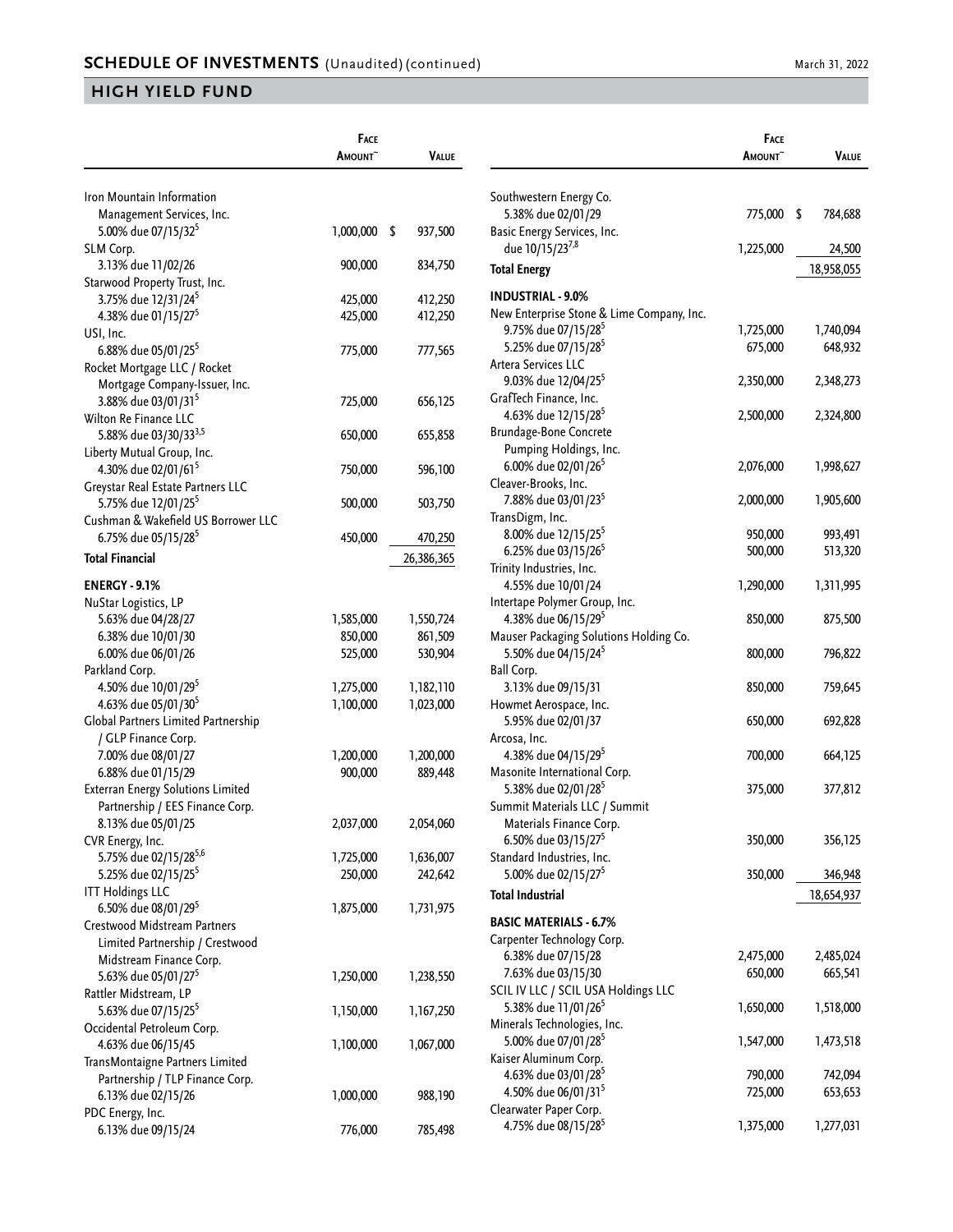|                                                               | FACE          |                 |                                                             | <b>FACE</b>   |             |
|---------------------------------------------------------------|---------------|-----------------|-------------------------------------------------------------|---------------|-------------|
|                                                               | <b>AMOUNT</b> | <b>VALUE</b>    |                                                             | <b>AMOUNT</b> | VALUE       |
| <b>EverArc Escrow SARL</b>                                    |               |                 | Boxer Parent Company, Inc.                                  |               |             |
| 5.00% due 10/30/29 <sup>5</sup><br>Ingevity Corp.             | 1,350,000     | 1,233,562<br>\$ | 7.13% due 10/02/25 <sup>5</sup><br>Open Text Holdings, Inc. | 875,000 \$    | 906,972     |
| 3.88% due 11/01/28 <sup>5</sup>                               | 675,000       | 610,085         | 4.13% due 12/01/31 <sup>5</sup>                             | 450,000       | 421,313     |
| 4.50% due 02/01/26 <sup>5</sup><br>Diamond BC BV              | 375,000       | 361,875         | CDK Global, Inc.<br>5.25% due 05/15/29 <sup>5</sup>         | 325,000       | 326,885     |
| 4.63% due 10/01/29 <sup>5</sup>                               | 1,050,000     | 942,375         | <b>Total Technology</b>                                     |               |             |
| Illuminate Buyer LLC /                                        |               |                 |                                                             |               | 3,934,964   |
| Illuminate Holdings IV, Inc.                                  |               |                 | UTILITIES - 1.2%                                            |               |             |
| 9.00% due 07/01/28 <sup>5</sup>                               | 900,000       | 911,250         | Terraform Global Operating LLC                              |               |             |
| Valvoline, Inc.                                               |               |                 | 6.13% due 03/01/26 <sup>5</sup>                             | 2,630,000     | 2,628,159   |
| 3.63% due 06/15/31 <sup>5</sup>                               | 600,000       | 518,328         | <b>Total Corporate Bonds</b>                                |               |             |
| 4.25% due 02/15/30 <sup>5</sup>                               | 250,000       | 228,145         | (Cost \$163,481,244)                                        |               | 153,688,384 |
| Yamana Gold, Inc.                                             |               |                 | SENIOR FLOATING RATE INTERESTS <sup>11, 0</sup> - 16.7%     |               |             |
| 4.63% due 12/15/27                                            | 256,000       | 259,860         | <b>INDUSTRIAL - 4.9%</b>                                    |               |             |
| Mirabela Nickel Ltd.                                          |               |                 | <b>Bhi Investments LLC</b>                                  |               |             |
| due 06/24/19 <sup>7,8</sup>                                   | 278,115       | 13,906          | 5.25% ((3 Month USD LIBOR + 4.25%)                          |               |             |
| <b>Total Basic Materials</b>                                  |               | 13,894,247      | and (6 Month USD LIBOR $+$ 4.25%),                          |               |             |
| <b>CONSUMER, CYCLICAL - 4.9%</b>                              |               |                 | Rate Floor: 5.25%) due 08/28/24                             | 2,351,225     | 2,304,203   |
| JB Poindexter & Company, Inc.                                 |               |                 | 9.75% (3 Month USD LIBOR + 8.75%,                           |               |             |
| 7.13% due 04/15/26 <sup>5</sup>                               | 1,225,000     | 1,244,906       | Rate Floor: 9.75%) due 02/28/25 <sup>111</sup>              | 1,500,000     | 1,473,750   |
| Clarios Global, LP                                            |               |                 | Arcline FM Holdings LLC                                     |               |             |
| 6.75% due 05/15/25 <sup>5</sup>                               | 1,027,000     | 1,063,489       | 5.50% (6 Month USD LIBOR + 4.75%,                           |               |             |
| Hawaiian Brand Intellectual Property                          |               |                 | Rate Floor: 5.50%) due 06/23/28                             | 1,517,375     | 1,495,252   |
| Ltd. / HawaiianMiles Loyalty Ltd.                             |               |                 | Dispatch Terra Acquisition LLC                              |               |             |
| 5.75% due 01/20/26 <sup>5</sup>                               | 950,000       | 950,542         | 5.26% (3 Month USD LIBOR + 4.25%,                           |               |             |
| CD&R Smokey Buyer, Inc.                                       |               |                 | Rate Floor: 5.00%) due 03/27/28                             | 1,191,622     | 1,164,810   |
| 6.75% due 07/15/25 <sup>5</sup>                               | 925,000       | 950,438         | Pro Mach Group, Inc.                                        |               |             |
| Wolverine World Wide, Inc.                                    |               |                 | 5.00% (3 Month USD LIBOR + 4.00%,                           |               |             |
| 4.00% due 08/15/29 <sup>5</sup>                               | 1,000,000     | 887,500         | Rate Floor: 5.00%) due 08/31/28                             | 701,816       | 697,928     |
| Scientific Games Holdings                                     |               |                 | Aegion Corp.                                                |               |             |
| Limited Partnership/Scientific                                |               |                 | 5.50% (3 Month USD LIBOR + 4.75%,                           |               |             |
| Games US FinCo, Inc.                                          |               |                 | Rate Floor: 5.50%) due 05/17/28 <sup>111</sup>              | 696,500       | 691,276     |
| 6.63% due 03/01/30 <sup>5</sup>                               | 875,000       | 862,557         | YAK MAT (YAK ACCESS LLC)                                    |               |             |
| Yum! Brands, Inc.                                             |               |                 | 10.95% (3 Month USD LIBOR + 10.00%,                         |               |             |
| 5.38% due 04/01/32                                            | 850,000       | 851,921         | Rate Floor: 10.00%) due 07/10/26                            | 1,025,000     | 655,149     |
| Tempur Sealy International, Inc.                              |               |                 | Michael Baker International LLC                             |               |             |
| 3.88% due 10/15/31 <sup>5</sup>                               | 850,000       | 728,875         | 5.75% (3 Month USD LIBOR + 5.00%,                           |               |             |
| Boyd Gaming Corp.                                             |               |                 | Rate Floor: 5.75%) due 12/01/28                             | 598,500       | 589,522     |
| 8.63% due 06/01/25 <sup>5</sup>                               | 687,000       | 721,597         | PECF USS Intermediate Holding III Corp.                     |               |             |
| Asbury Automotive Group, Inc.                                 |               |                 | 4.76% (3 Month USD LIBOR + 4.25%,                           |               |             |
| 5.00% due 02/15/32 <sup>5</sup>                               | 550,000       | 511,247         | Rate Floor: 4.75%) due 12/15/28                             | 448,875       | 444,068     |
| Six Flags Theme Parks, Inc.                                   |               |                 | ASP Dream Acquisiton Co. LLC                                |               |             |
| 7.00% due 07/01/25 <sup>5</sup>                               | 425,000       | 443,594         | 5.15% (3 Month USD Term<br>SOFR + 4.25%, Rate Floor:        |               |             |
| Superior Plus, LP                                             |               |                 | 5.00%) due 12/15/28 <sup>111</sup>                          | 400,000       | 394,000     |
| 4.25% due 05/18/28 <sup>5</sup>                               | CAD 550,000   | 414,763         | LTI Holdings, Inc.                                          |               |             |
| Ritchie Bros Holdings Ltd.                                    |               |                 | 5.21% (1 Month USD LIBOR + 4.75%,                           |               |             |
| 4.95% due 12/15/29 <sup>5</sup><br>Allison Transmission, Inc. | CAD 375,000   | 292,545         | Rate Floor: 4.75%) due 07/24/26                             | 374,063       | 369,387     |
| 4.75% due 10/01/27 <sup>5</sup>                               | 200,000       |                 |                                                             |               |             |
|                                                               |               | 196,750         | <b>Total Industrial</b>                                     |               | 10,279,345  |
| <b>Total Consumer, Cyclical</b>                               |               | 10,120,724      | <b>CONSUMER, CYCLICAL - 4.0%</b><br>PetSmart LLC            |               |             |
| <b>TECHNOLOGY - 1.9%</b>                                      |               |                 | 4.50% (3 Month USD LIBOR + 3.75%,                           |               |             |
| Minerva Merger Sub, Inc.                                      |               |                 | Rate Floor: 4.50%) due 02/11/28                             | 1,343,250     | 1,337,649   |
| 6.50% due 02/15/30 <sup>5</sup>                               | 2,350,000     | 2,279,794       |                                                             |               |             |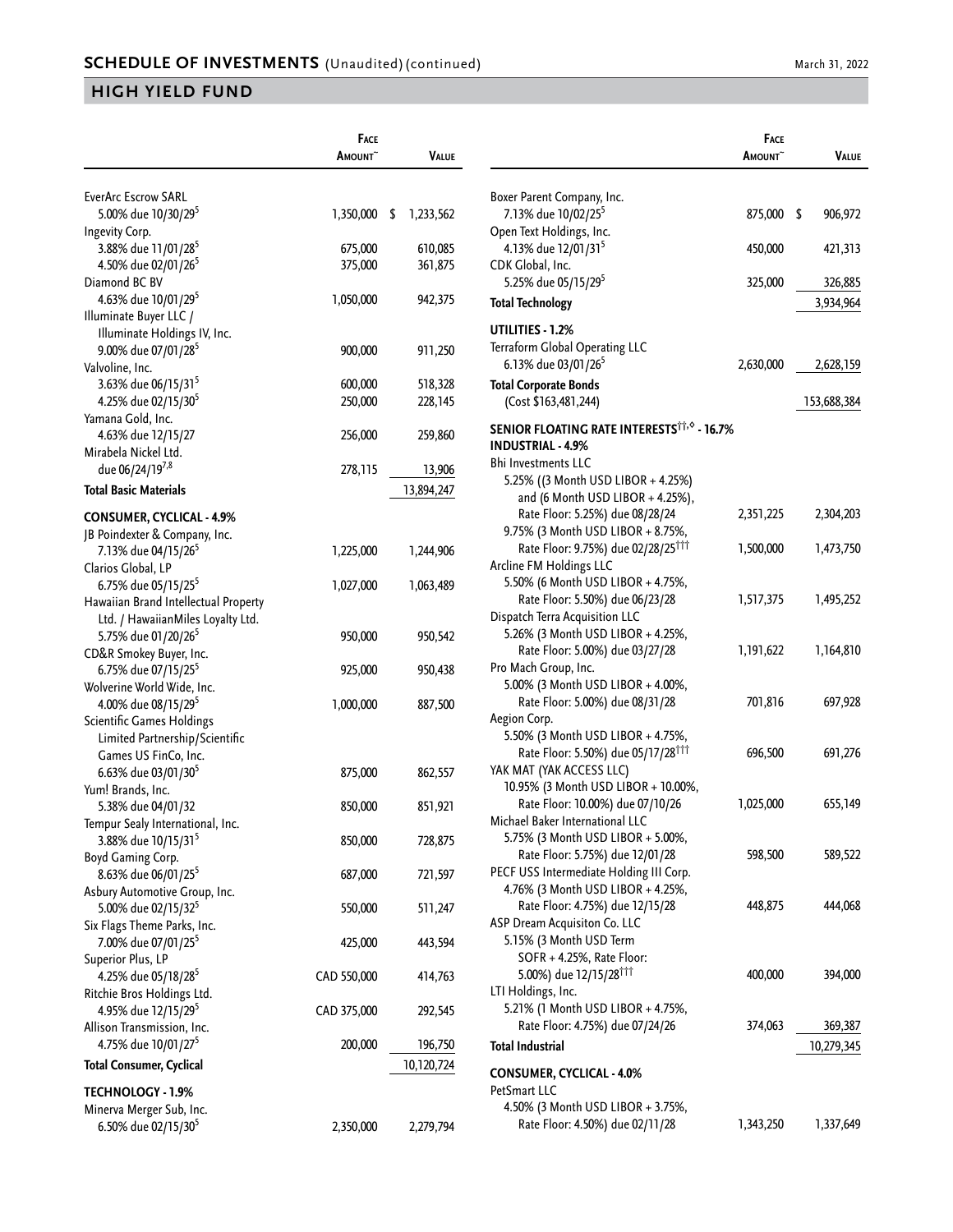|                                                | FACE<br><b>A</b> MOUNT~ | <b>VALUE</b> |                                                | <b>FACE</b><br><b>AMOUNT</b> | VALUE     |
|------------------------------------------------|-------------------------|--------------|------------------------------------------------|------------------------------|-----------|
| First Brands Group LLC                         |                         |              | 8.00% (3 Month USD LIBOR +                     |                              |           |
| 6.00% (3 Month USD LIBOR + 5.00%,              |                         |              | 0.00%, Rate Floor: 1.00%) (in-kind             |                              |           |
| Rate Floor: 6.00%) due 03/30/27                | $1,037,387$ \$          | 1,027,013    | rate was 7.00%) due 04/01/24 <sup>9</sup>      | 308,684 \$                   | 304,569   |
| Alexander Mann                                 |                         |              | 8.00% (2 Month USD LIBOR + 0.00%,              |                              |           |
| 5.72% (6 Month GBP LIBOR + 5.00%,              |                         |              | Rate Floor: 8.00%) due 04/01/24                | 40,888                       | 40,343    |
| Rate Floor: 5.00%) due 06/16/25                | GBP 749,100             | 953,606      | Women's Care Holdings, Inc.                    |                              |           |
| <b>NES Global Talent</b>                       |                         |              | 5.25% (3 Month USD LIBOR + 4.50%,              |                              |           |
| 6.50% (3 Month USD LIBOR + 5.50%,              |                         |              | Rate Floor: 5.25%) due 01/17/28                | 669,938                      | 659,888   |
| Rate Floor: 6.50%) due 05/11/23                | 866,366                 | 814,384      | Confluent Health LLC                           |                              |           |
| ScribeAmerica Intermediate                     |                         |              | 4.50% (3 Month USD LIBOR + 4.00%,              |                              |           |
| Holdco LLC (Healthchannels)                    |                         |              | Rate Floor: 4.50%) due 11/30/28                | 411,504                      | 406,361   |
| 4.96% (1 Month USD LIBOR + 4.50%,              |                         |              | Kronos Acquisition Holdings, Inc.              |                              |           |
| Rate Floor: 4.50%) due 04/03/25                | 755,014                 | 684,549      | 7.00% (3 Month USD Term SOFR +                 |                              |           |
| American Tire Distributors, Inc.               |                         |              | 6.00%, Rate Floor: 7.00%) due 12/22/26         | 300,000                      | 297,126   |
| 7.00% (3 Month USD LIBOR + 6.25%,              |                         |              | <b>Total Consumer, Non-cyclical</b>            |                              | 7,300,653 |
| Rate Floor: 7.00%) due 10/20/28                | 675,000                 | 667,966      |                                                |                              |           |
| Holding SOCOTEC                                |                         |              | <b>TECHNOLOGY - 2.1%</b>                       |                              |           |
| 5.26% (3 Month USD LIBOR + 4.25%,              |                         |              | Datix Bidco Ltd.                               |                              |           |
| Rate Floor: 5.00%) due 06/30/28                | 610,000                 | 605,425      | 4.96% (6 Month GBP LIBOR + 4.50%,              |                              |           |
| Accuride Corp.                                 |                         |              | Rate Floor: 4.50%) due 04/28/25 <sup>111</sup> | GBP 1,300,000                | 1,700,262 |
| 6.26% (3 Month USD LIBOR + 5.25%,              |                         |              | 8.21% (6 Month GBP LIBOR + 7.75%,              |                              |           |
| Rate Floor: 6.25%) due 11/17/23                | 584,124                 | 549,953      | Rate Floor: 7.75%) due 04/27/26 <sup>111</sup> | GBP 650,000                  | 849,283   |
| FR Refuel LLC                                  |                         |              | Taxware Holdings (Sovos Compliance LLC)        |                              |           |
| 5.50% (1 Month USD LIBOR + 4.75%,              |                         |              | 5.00% (1 Month USD LIBOR + 4.50%,              |                              |           |
| Rate Floor: 5.50%) due 11/08/28 <sup>111</sup> | 528,675                 | 518,101      | Rate Floor: 5.00%) due 08/11/28                | 637,956                      | 635,966   |
| EnTrans International LLC                      |                         |              | Apttus Corp.                                   |                              |           |
| 6.46% (1 Month USD LIBOR + 6.00%,              |                         |              | 5.00% (3 Month USD LIBOR + 4.25%,              |                              |           |
| Rate Floor: 6.00%) due 11/01/24                | 487,500                 | 472,875      | Rate Floor: 5.00%) due 05/08/28                | 621,875                      | 619,282   |
| Blue Nile, Inc.                                |                         |              | Atlas CC Acquisition Corp.                     |                              |           |
| 8.00% (3 Month USD LIBOR + 7.00%,              |                         |              | 5.00% (3 Month USD LIBOR + 4.25%,              |                              |           |
| Rate Floor: 8.00%) due 02/17/23                | 404,286                 | 394,684      | Rate Floor: 5.00%) due 05/25/28                | 570,688                      | 567,657   |
| WW International, Inc.                         |                         |              | <b>Total Technology</b>                        |                              | 4,372,450 |
| 4.00% (1 Month USD LIBOR + 3.50%,              |                         |              | FINANCIAL - 1.4%                               |                              |           |
| Rate Floor: 4.00%) due 04/13/28                | 401,625                 | 364,475      | Franchise Group, Inc.                          |                              |           |
| <b>Total Consumer, Cyclical</b>                |                         | 8,390,680    | 5.50% (3 Month USD LIBOR + 4.75%,              |                              |           |
| <b>CONSUMER, NON-CYCLICAL - 3.5%</b>           |                         |              | Rate Floor: 5.50%) due 03/10/26                | 958,148                      | 955,753   |
| HAH Group Holding Co. LLC                      |                         |              | Claros Mortgage Trust, Inc.                    |                              |           |
| 6.00% (3 Month USD LIBOR + 5.00%,              |                         |              | 5.00% (1 Month USD Term                        |                              |           |
| Rate Floor: 6.00%) due 10/29/27                | 1,312,113               | 1,292,431    | SOFR + 4.50%, Rate Floor:                      |                              |           |
| <b>Blue Ribbon LLC</b>                         |                         |              | 5.00%) due 08/09/26 <sup>111</sup>             | 917,000                      | 912,415   |
| 6.75% (3 Month USD LIBOR + 6.00%,              |                         |              | Avison Young (Canada), Inc.                    |                              |           |
| Rate Floor: 6.75%) due 05/08/28                | 1,126,187               | 1,102,537    | 6.15% ((1 Month USD LIBOR + 5.75%)             |                              |           |
| SCP Eye Care Services LLC                      |                         |              | and $(3$ Month USD LIBOR $+$ 5.75%),           |                              |           |
| 6.00% (3 Month USD LIBOR + 4.50%,              |                         |              | Rate Floor: 5.96%) due 01/30/26                | 532,125                      | 527,692   |
| Rate Floor: 6.00%) due 03/16/28                | 1,078,498               | 1,059,624    | <b>Eisner Advisory Group</b>                   |                              |           |
| Quirch Foods Holdings LLC                      |                         |              | 6.00% (1 Month USD LIBOR + 5.25%,              |                              |           |
| 5.50% (3 Month USD LIBOR + 4.50%,              |                         |              | Rate Floor: 6.00%) due 07/28/28                | 447,750                      | 443,832   |
| Rate Floor: 5.50%) due 10/27/27                | 962,813                 | 955,591      | <b>Total Financial</b>                         |                              | 2,839,692 |
| Gibson Brands, Inc.                            |                         |              |                                                |                              |           |
| 5.75% (1 Month USD LIBOR + 5.00%,              |                         |              | <b>BASIC MATERIALS - 0.4%</b>                  |                              |           |
| Rate Floor: 5.75%) due 08/11/28 <sup>111</sup> | 867,825                 | 850,469      | NIC Acquisition Corp.                          |                              |           |
| Moran Foods LLC                                |                         |              | 4.76% (3 Month USD LIBOR + 3.75%,              |                              |           |
| 11.75% (3 Month USD LIBOR 0.00%,               |                         |              | Rate Floor: 4.50%) due 12/29/27                | 744,490                      | 722,155   |
| Rate Floor: 1.00%) (in-kind rate               |                         |              |                                                |                              |           |
| was 10.75%) due 10/01/24 <sup>9</sup>          | 407,847                 | 331,714      |                                                |                              |           |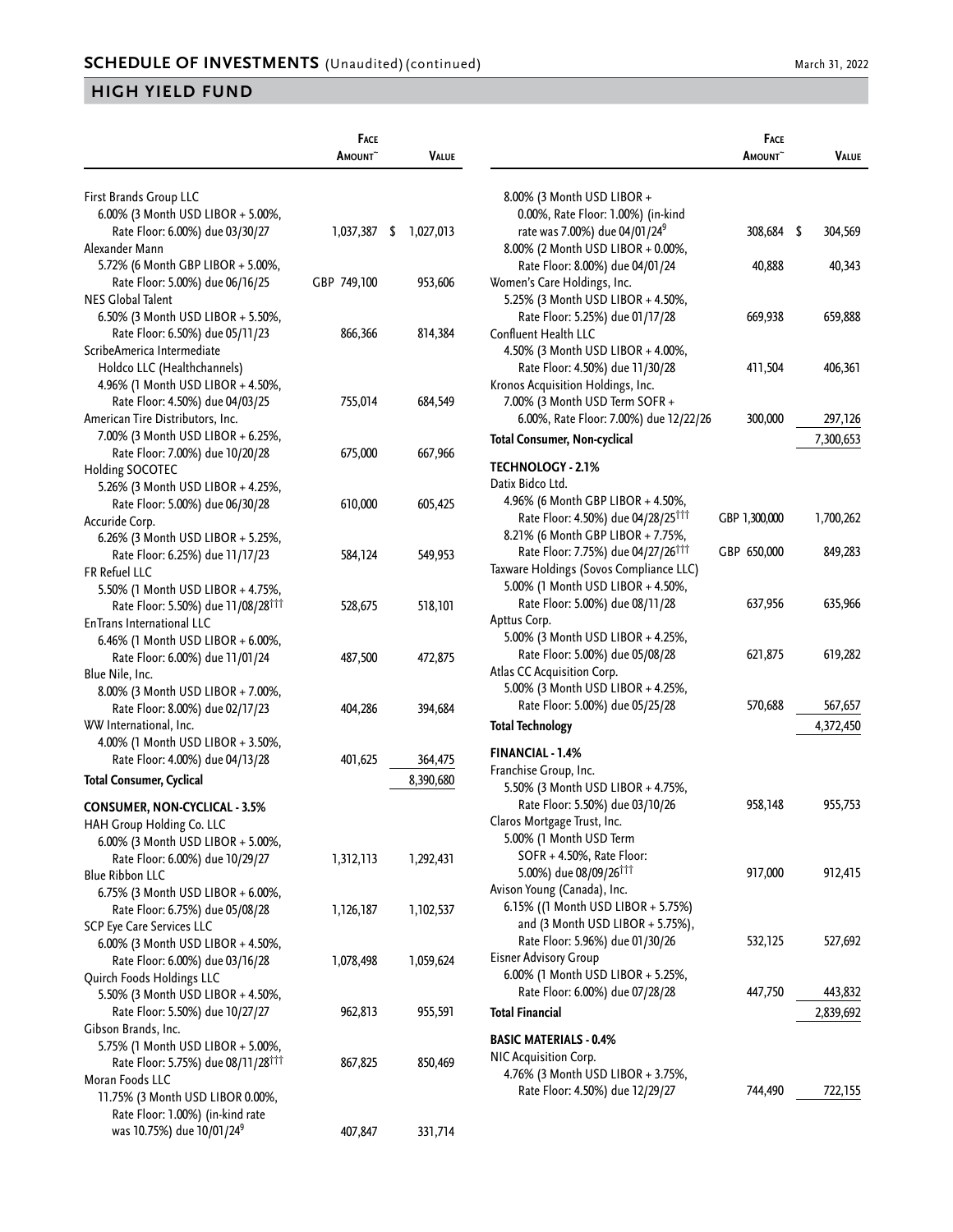|                                                                                                                 | <b>FACE</b><br><b>AMOUNT</b> | <b>VALUE</b>  |                                                                                                | <b>FACE</b><br>AMOUNT <sup>~</sup> | Value         |
|-----------------------------------------------------------------------------------------------------------------|------------------------------|---------------|------------------------------------------------------------------------------------------------|------------------------------------|---------------|
| <b>COMMUNICATIONS - 0.3%</b><br>Cengage Learning Acquisitions, Inc.                                             |                              |               | WhiteHorse X Ltd.<br>2015-10A, 5.54% (3 Month USD                                              |                                    |               |
| 5.75% (3 Month USD LIBOR + 4.75%,<br>Rate Floor: 5.75%) due 07/14/26                                            | 621,875                      | 616,048<br>S. | $LIBOR + 5.30\%$ , Rate Floor:<br>5.30%) due 04/17/27 <sup><math>\diamond</math>,5</sup>       | 752,897                            | 686,382<br>S. |
| <b>ENERGY - 0.1%</b>                                                                                            |                              |               | <b>Total Collateralized Loan Obligations</b>                                                   |                                    | 2,186,947     |
| <b>Permian Production Partners LLC</b><br>9.00% (3 Month USD LIBOR + 6.00%,<br>Rate Floor: 7.00%) (in-kind rate |                              |               | <b>INFRASTRUCTURE - 0.2%</b><br>Hotwire Funding LLC<br>2021-1, 4.46% due 11/20/51 <sup>5</sup> | 400,000                            | 370,664       |
| was 2.00%) due 11/24/25 <sup>†††,9</sup>                                                                        | 144,563                      | 142,395       | <b>Total Asset-Backed Securities</b>                                                           |                                    |               |
| <b>Total Senior Floating Rate Interests</b><br>(Cost \$35,196,124)                                              |                              | 34,663,418    | (Cost \$2,560,652)                                                                             |                                    | 2,557,611     |
| <b>ASSET-BACKED SECURITIES<sup>11</sup> - 1.2%</b>                                                              |                              |               | Total Investments - 98.2%<br>(Cost \$214,836,232)                                              |                                    | \$204,193,216 |
| <b>COLLATERALIZED LOAN OBLIGATIONS - 1.0%</b>                                                                   |                              |               | Other Assets & Liabilities, net - 1.8%                                                         |                                    | 3,793,346     |
| Barings Middle Market CLO Ltd.<br>2019-IA, 1.99% (3 Month USD<br>$LIBOR + 1.75\%$ , Rate Floor:                 |                              |               | Total Net Assets - 100.0%                                                                      |                                    | \$207,986,562 |
| 1.75%) due 10/15/31 <sup>6,5</sup>                                                                              | 1,500,000                    | 1,500,565     |                                                                                                |                                    |               |

#### **Forward Foreign Currency Exchange Contracts††**

| TUTWARD FUILIBIT CUTTERLY EXCHANGE CUTTLACIST<br>Counterparty | Currencv   | Type | Ouantity  | Contract<br>Amount | Settlement<br>Date | Unrealized<br><b>Depreciation</b> |           |
|---------------------------------------------------------------|------------|------|-----------|--------------------|--------------------|-----------------------------------|-----------|
| Barclays Bank plc                                             | <b>EUR</b> | Sell | 56,000    | 61.737 USD         | 04/14/22           |                                   | (249)     |
| Barclays Bank plc                                             | CAD        | Sell | 908,000   | 712,591 USD        | 04/14/22           |                                   | (13, 886) |
| Barclays Bank plc                                             | GBP        | Sell | 2,722,000 | 3.546.184 USD      | 04/14/22           |                                   | (29, 347) |
| Bank of America, N.A.                                         | <b>EUR</b> | Sell | 2,738,000 | 2.990.211 USD      | 04/14/22           |                                   | (40, 465) |
|                                                               |            |      |           |                    |                    |                                   | (83, 947) |